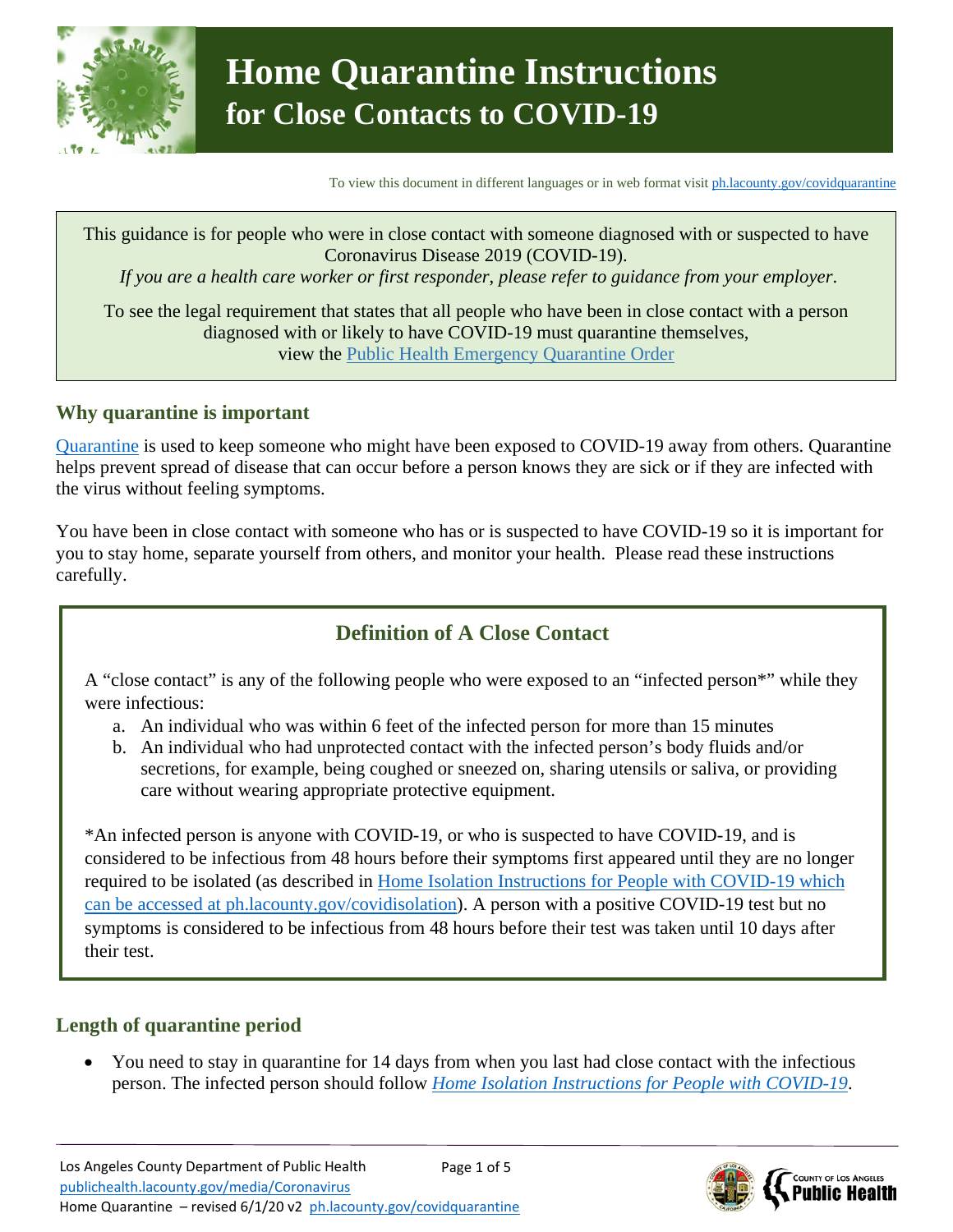

- If you continue to live with or care for the infected person, the amount of time you have to quarantine depends on the type of contact that you have - find the situation that is most like yours in the section "How do I calculate the end date of my quarantine period" at the end of this guidance.
- If you don't know when you were exposed to the infected person and you received a Public Health Emergency Quarantine Order, your last day of quarantine is 14 days from the date the order was issued.

## **Testing for COVID-19**

As a close contact to someone with COVID-19, it is recommended that you get tested.

- To get a test, call your doctor, visit covid19. lacounty.gov/testing, or call 2-1-1.
	- o Take precautions when you go to get the test, so you don't unintentionally infect other people. See *[If you do have to go out for medical care or for COVID-19](#page-2-0) testing* below*.*
	- If your test result is positive:
		- o It means that you have COVID-19
		- o You need to follow the *[Home Isolation Instructions for People with COVID-19](http://publichealth.lacounty.gov/covidisolation)*
		- o You need to tell all of your close contacts to quarantine and give them these instructions.
- If your test result is negative:
	- o You may still be infected, but it is too early to show on the test.
	- o You need to stay in quarantine until 14 days after your last exposure to the infected person.
	- o Monitor your symptoms and follow the instructions below.

## **Restrictions during quarantine**

To prevent you from unintentionally spreading COVID-19 to uninfected people, you must restrict activities and limit all movements that may put you in contact with others during the quarantine period.

- Stay home. Do not go to work, school, or public areas. You may only leave your place of quarantine or enter another public or private place to get necessary medical care.
- Do not allow visitors.
- Separate yourself from others in your home (unless they are also in quarantine).
	- o Stay in a specific room and away from other people in your home. It is very important to stay away from people who are at higher risk of serious illness. This includes people who are age 65 years or older or have a health problem such as a chronic disease or a weak immune system.
	- o Use a separate bathroom, if available.
	- o Stay at least 6 feet away from others. When this is not possible, wear a cloth face covering (see *[Cloth face coverings](#page-2-1)* section below**)**.
- Do not handle pets or other animals. • Do not prepare or serve food to others.

## **Getting help with food and other necessities**

• If you do not have someone to help you, you can arrange for food and other necessities to be left at your door. If you need help finding food or other necessities, call 2-1-1, or visit [211la.org,](https://www.211la.org/) or the Public Health resource webpage [ph.lacounty.gov/media/Coronavirus/resources.htm.](http://ph.lacounty.gov/media/Coronavirus/resources.htm)

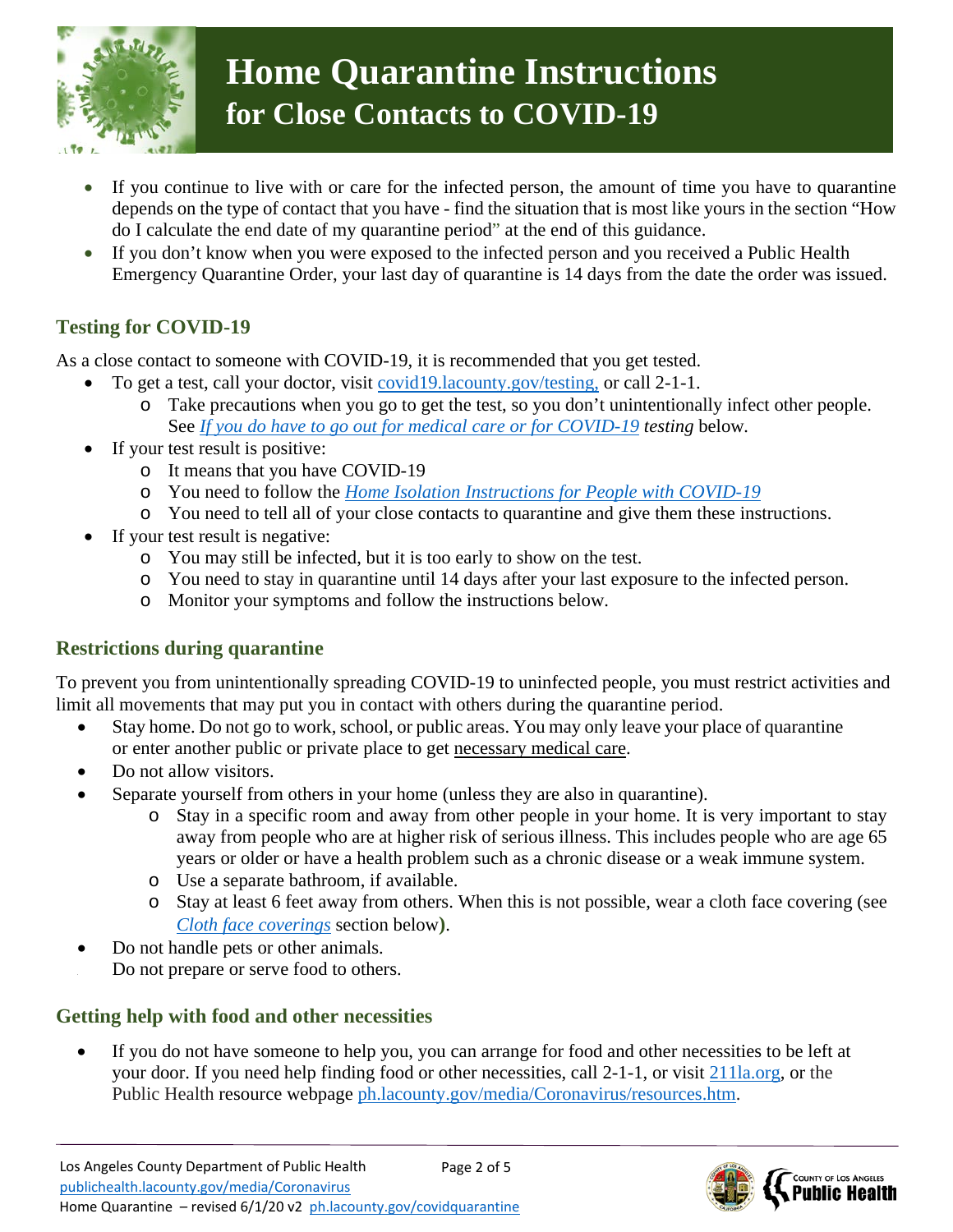

#### **Returning to work or school**

- When your quarantine period ends (see [How to Calculate When Your Quarantine Period Ends\)](#page-2-2), you can resume your usual activities, including returning to work and/or school. You should not need a letter from Public Health or a negative test to return to work or school.
- If you developed symptoms, you need to follow the *[Home Isolation Instructions](http://ph.lacounty.gov/covidisolation)* for returning to work or school.

#### **Monitor your health and know what to do if you develop symptoms**

- It is important to monitor your health for [signs and symptoms of COVID-19](https://www.cdc.gov/coronavirus/2019-ncov/symptoms-testing/symptoms.html) which may include the following: fever or chills, cough, shortness of breath or difficulty breathing, fatigue, muscle or body aches, headache, sore throat, nausea or vomiting, diarrhea, congestion or runny nose, or new loss of taste or smell. This list of symptoms is not all inclusive.
- If you develop any of these symptoms or any other symptoms that are concerning to you, consult your medical provider. Tell them that you are a contact to someone with COVID-19. If you are having serious symptoms such as difficulty breathing, feel pain or pressure in your chest, have bluish lips or face or are experiencing a new onset of confusion or difficulty waking up, call 911 or go to an emergency room. If you do not have a medical provider, call 2-1-1.
- Make a note of when your symptoms started and follow the guidance *[Home Isolation Instructions for](http://ph.lacounty.gov/covidisolation)  [People with COVID-19.](http://ph.lacounty.gov/covidisolation)*

#### <span id="page-2-0"></span>**If you do have to go out for medical care or for COVID-19 testing:**

- Wear a surgical mask. If you don't have one, wear a cloth face covering (see *[Cloth Face Covering](#page-2-1)* section below**)**.
- Use a private vehicle if possible. If you cannot drive yourself, be sure to keep as much distance as possible between you and the driver, wear a cloth face covering, if possible, and leave windows down. You should not use public transport.

#### <span id="page-2-1"></span>**Dealing with Stress**

COVID-19 and quarantine may be stressful for people, visit [publichealth.lacounty.gov/media/Coronavirus](http://publichealth.lacounty.gov/media/Coronavirus/) to learn how to care for your mental health and support your loved ones. If you need to speak with someone about your mental health, contact your doctor or the Los Angeles County Department of Mental Health Access Center 24/7 Helpline at (800) 854-7771, which is also available 24/7.

#### **Cloth face coverings**

<span id="page-2-2"></span>Infants and children under the age of 2 should not wear cloth face coverings. Children between the ages of 2 and 8 should use them but under adult supervision to ensure that the child can breathe safely and avoid choking or suffocation. A mask or cloth face covering should not be placed on anyone who has trouble breathing or is unable to remove it without assistance. See *[Guidance for Cloth Facing Coverings](http://publichealth.lacounty.gov/media/Coronavirus/GuidanceClothFaceCoverings.pdf)* for more information.

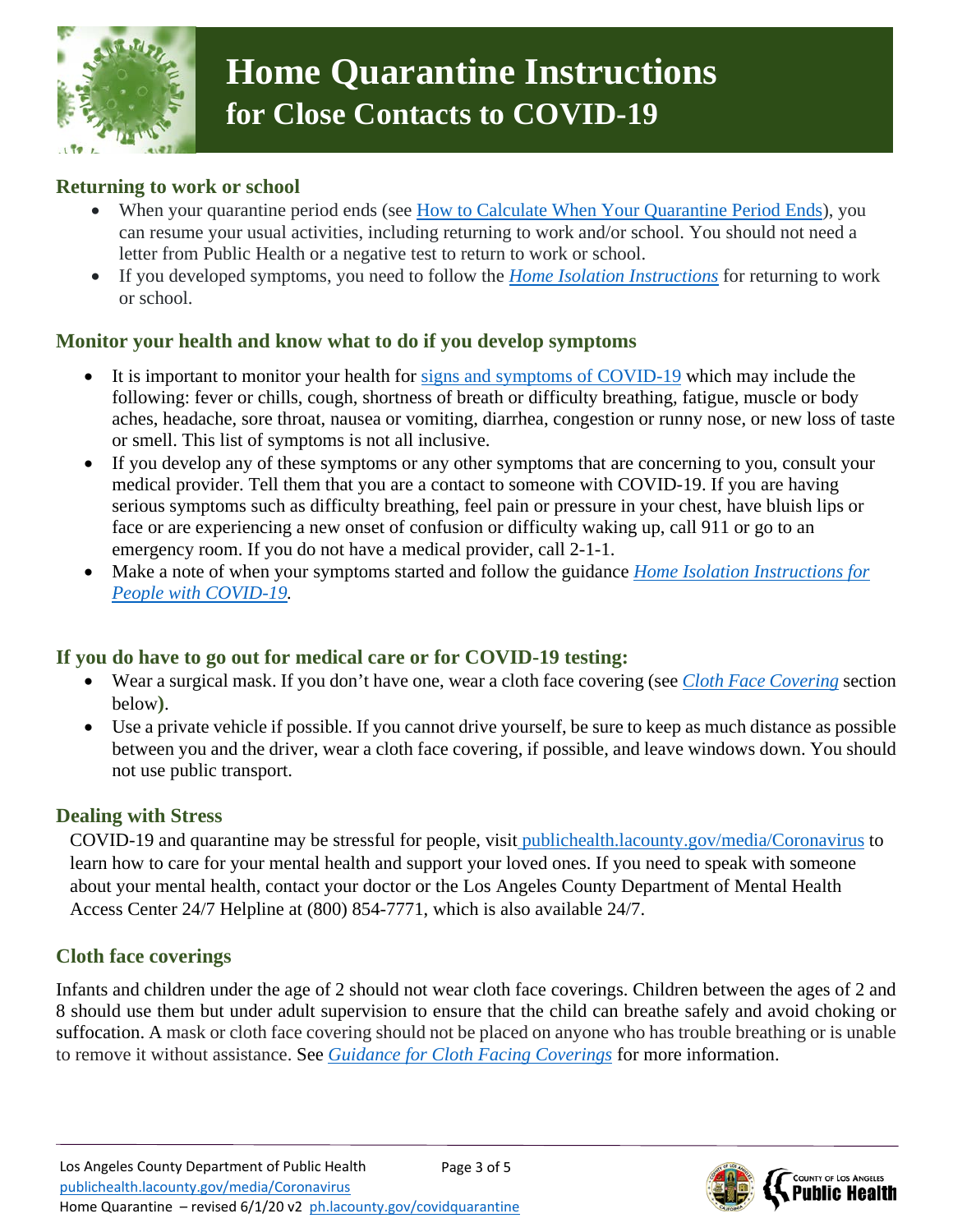

# **Home Quarantine Instructions for Close Contacts to COVID-19**

#### **How to calculate when your quarantine period ends**

You will need to stay in quarantine for 14 days from the date that you last had close contact with an infected person. See "*[Length of quarantine period](#page-0-0)*" on page 1 for the definition of close contact and the examples below to learn how to calculate the last date in your quarantine period.

#### **I. YOU HAVE NO FURTHER CONTACT WITH THE INFECTED PERSON**

**A. Your last day of quarantine is 14 days from the date when you last had close contact with them.**

*Example:*

Your last close contact with the infected person: January 1



Your last day in quarantine: January 15

## **II. YOU CONTINUE TO HAVE CONTACT WITH THE INFECTED PERSON**

*For example, you live with and/or care for the person with COVID-19*

**A. If you can avoid close contact** (see [definition](#page-0-1) on page 1)**, your last day of quarantine is 14 days from the date the infected person(s) in your household started to follow** *[Home Isolation Instructions](http://ph.lacounty.gov/covidisolation)  [for People with COVID-19](http://ph.lacounty.gov/covidisolation)*.

*Example:*



**If you have close contact** (see [definition](#page-0-1) on page 1) **with that person at any point, the 14-day quarantine period will have to restart from the last day that you had close contact.**

*Example:*



**B. If you cannot avoid close contact** (see [definition](#page-0-1) on page 1)**, your last day of quarantine is 14 days from the date that the infected person was told that they are "cleared" to stop their isolation.**